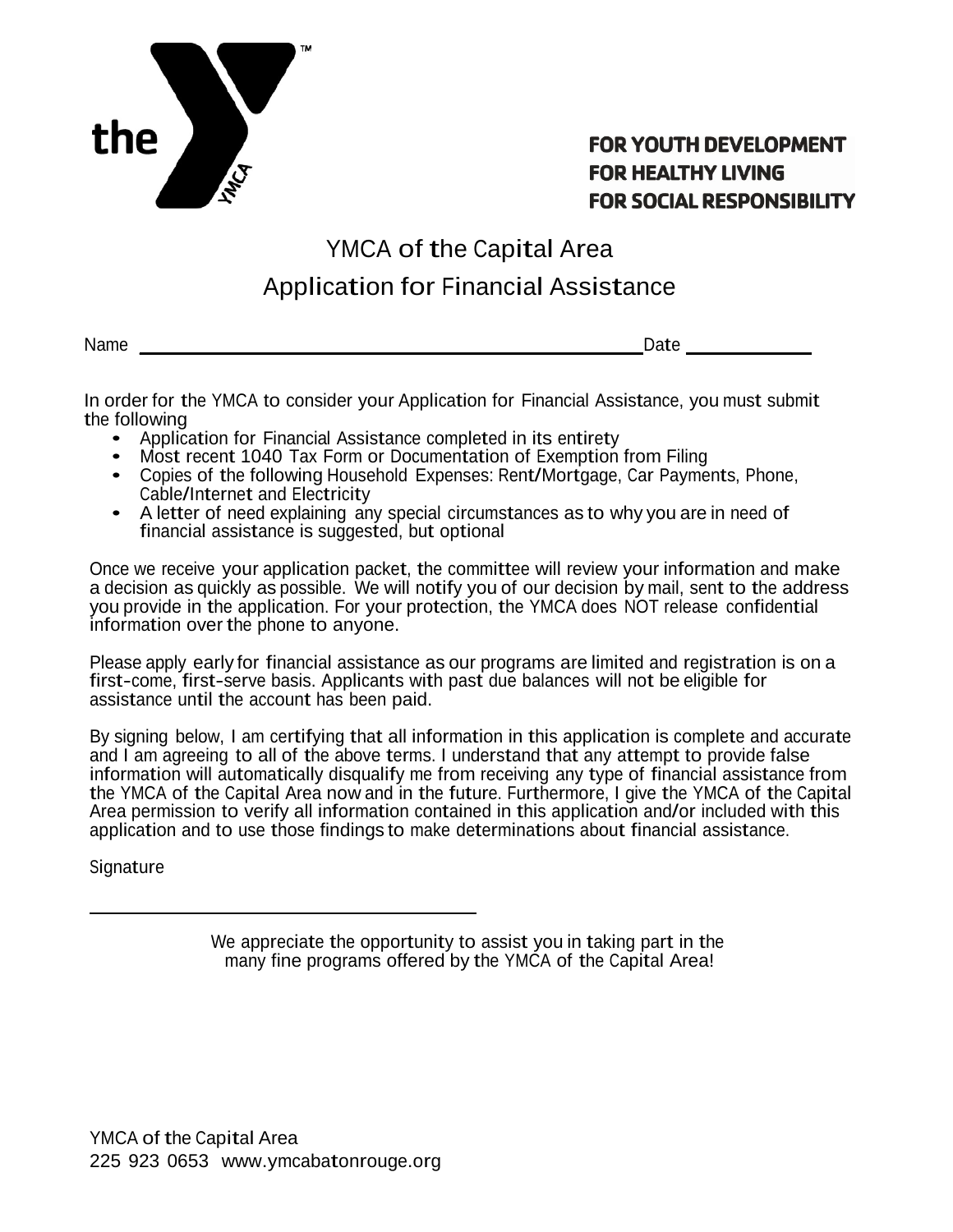I. APPLICANT INFORMATION

|      |                                                                  | Name                                                                                                   |     |                                                 |                                                                                                                                                                                                                                      |
|------|------------------------------------------------------------------|--------------------------------------------------------------------------------------------------------|-----|-------------------------------------------------|--------------------------------------------------------------------------------------------------------------------------------------------------------------------------------------------------------------------------------------|
|      |                                                                  |                                                                                                        |     |                                                 |                                                                                                                                                                                                                                      |
|      |                                                                  | Mailing Address: Mailing Address: Mailing Address: Mailing Address: Mailing Address: Mail 1999         |     |                                                 |                                                                                                                                                                                                                                      |
|      |                                                                  |                                                                                                        |     |                                                 |                                                                                                                                                                                                                                      |
|      |                                                                  | Home Phone: ____________________________Cell Phone: ____________________________                       |     |                                                 |                                                                                                                                                                                                                                      |
|      |                                                                  |                                                                                                        |     |                                                 |                                                                                                                                                                                                                                      |
|      |                                                                  | Supervisor's Name and Phone Number: Manual Assembly Control of the Supervisor's Name and Phone Number: |     |                                                 |                                                                                                                                                                                                                                      |
| II.  |                                                                  | HOUSEHOLD INFORMATION                                                                                  |     |                                                 |                                                                                                                                                                                                                                      |
|      |                                                                  | Total Number of People Living in Household: __________                                                 |     |                                                 |                                                                                                                                                                                                                                      |
|      |                                                                  | Please list each member, including yourself, from oldest to youngest                                   |     |                                                 |                                                                                                                                                                                                                                      |
|      | <b>First and Last Name</b>                                       |                                                                                                        | Sex | Date of Birth                                   | Relationship to You                                                                                                                                                                                                                  |
|      | <u> 1989 - Johann Barn, mars eta biztanleria (</u>               |                                                                                                        |     | <u> The Common State Common State Common</u>    | <u> The Communication of the Communication of the Communication of the Communication of the Communication of the Communication of the Communication of the Communication of the Communication of the Communication of the Commun</u> |
|      | <u> 1980 - John Stone, Amerikaansk politiker (* 1918)</u>        |                                                                                                        |     | <u> 1989 - Johann Barnett, fransk politiker</u> |                                                                                                                                                                                                                                      |
|      | <u> 1989 - Johann Barn, amerikansk politiker (d. 1989)</u>       |                                                                                                        |     | <u> 1980 - Johann Barbara, martxa a</u>         |                                                                                                                                                                                                                                      |
|      | <u> 1989 - Johann Barn, amerikansk politiker (d. 1989)</u>       |                                                                                                        |     | <u> 1980 - Johann Barbara, martxa a</u>         |                                                                                                                                                                                                                                      |
|      | <u> 1989 - Johann Stein, mars an t-Amerikaansk kommunister (</u> |                                                                                                        |     |                                                 | the control of the control of the control of the control of the control of                                                                                                                                                           |
|      |                                                                  |                                                                                                        |     |                                                 | <u> 1980 - Johann Barnett, fransk politiker (d. 1980)</u>                                                                                                                                                                            |
|      |                                                                  |                                                                                                        |     |                                                 |                                                                                                                                                                                                                                      |
|      |                                                                  |                                                                                                        |     |                                                 |                                                                                                                                                                                                                                      |
| III. |                                                                  | MEMBERSHIP AND PROGRAM INFORMATION                                                                     |     |                                                 |                                                                                                                                                                                                                                      |
|      |                                                                  |                                                                                                        |     |                                                 | 1. Application is for (check one): ______Household __________________________Child(ren)                                                                                                                                              |
|      |                                                                  |                                                                                                        |     |                                                 | 2. Please circle any programs in which you are interested in receiving financial assistance:                                                                                                                                         |
|      | Day Camp                                                         | Afterschool Care                                                                                       |     | Holiday Camp                                    | Y Guides/Princesses                                                                                                                                                                                                                  |
|      |                                                                  | Youth Sports Adult Sports                                                                              |     | Swimming Lessons Swim Team                      |                                                                                                                                                                                                                                      |
|      |                                                                  |                                                                                                        |     |                                                 |                                                                                                                                                                                                                                      |

YMCA of the Capital Area <sup>225</sup> <sup>923</sup> 0653 [www.ymcabatonrouge.org](http://www.ymcabatonrouge.org/)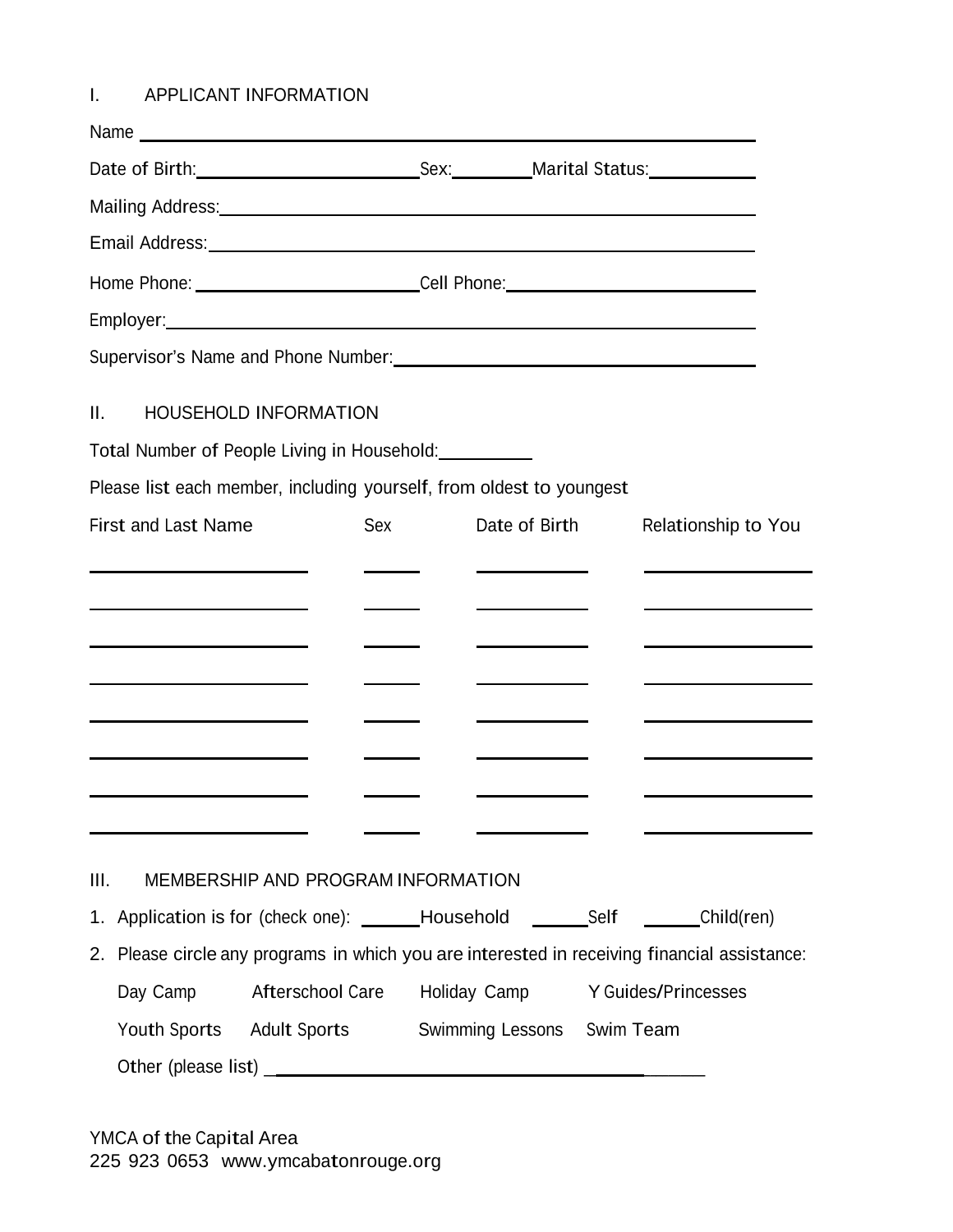#### IV. HOW MUCH CAN YOU AFFORD?

Please refer to Membership and Program Information, note the regular fees, and answer the questions below.

How much can you afford to pay per month for Membership?

How much can you afford to pay toward program fees? Please include all programs in which you are applying for assistance.

## V. HOUSEHOLD INCOME

In order for your application to be processed, you must attach the most recent 1040 tax form for any adults living in your household. If you did not file for the previous year, you must provide documentation noting your exemption from filing. Please note that this application will not be processed without this information. Please also list the amounts asked for below.

|                                             | <b>SELF</b> | SPOUSE/OTHER ADULT |
|---------------------------------------------|-------------|--------------------|
| <b>Gross Monthly</b><br>Wages (list amount) |             |                    |
| Other/list amount                           |             |                    |
| Other/list amount                           |             |                    |
| <b>TOTAL AMOUNT</b>                         |             |                    |

VI. MAJOR HOUSEHOLD EXPENSES

Please provide expense information for all adults living in the household. Include a copy of the most recent bills for all expenses listed below and place a check in the 3rd column to indicate you have included the documentation.

|                | <b>SELF</b> | SPOUSE/OTHER ADULT | <b>BILL INCLUDED</b> |
|----------------|-------------|--------------------|----------------------|
| Rent/Mortgage  |             |                    |                      |
| Car Payment    |             |                    |                      |
| Electricity    |             |                    |                      |
| Phone          |             |                    |                      |
| Cable/Internet |             |                    |                      |
| <b>TOTAL</b>   |             |                    |                      |

How much does your Household spend per month on Groceries?